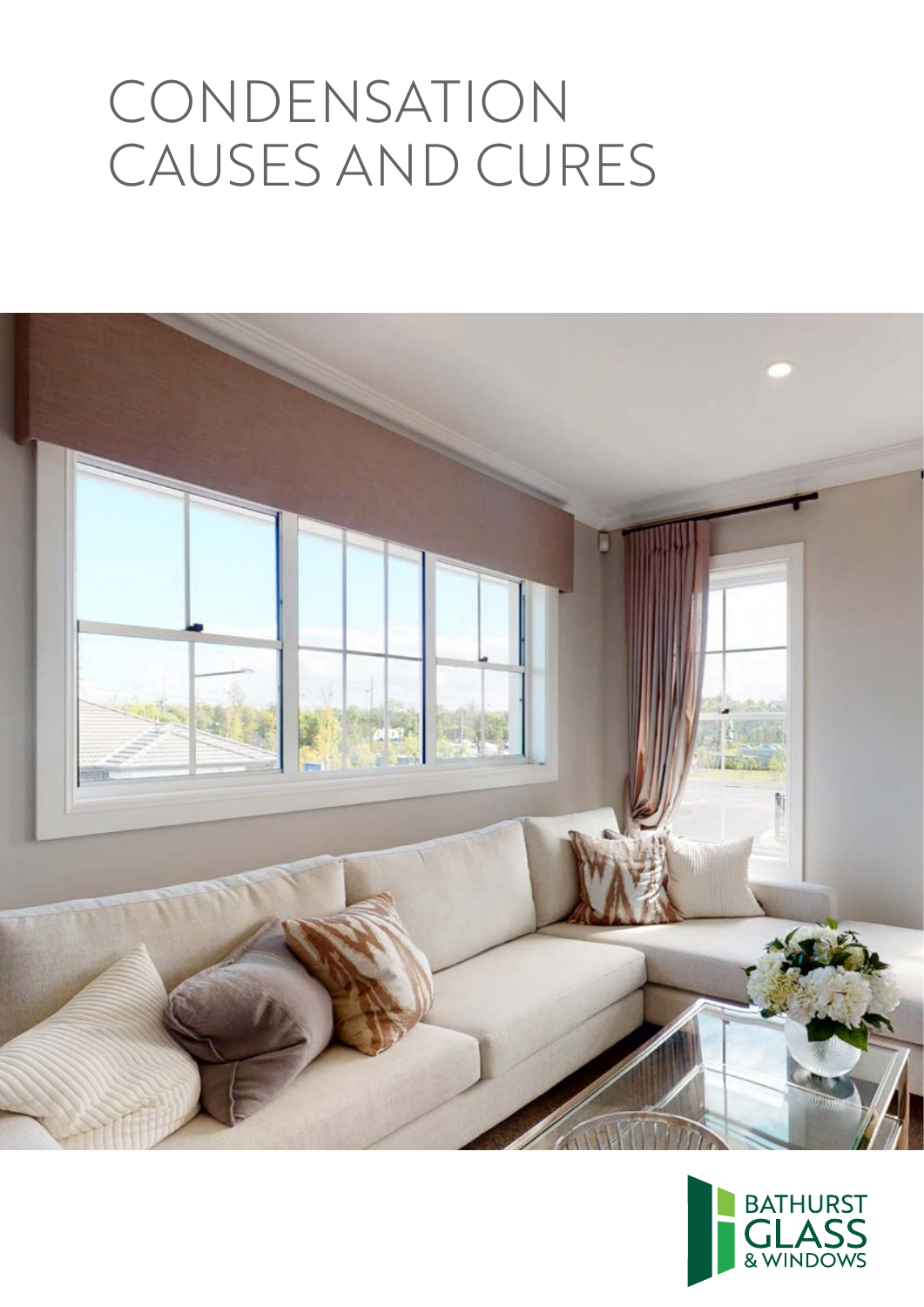

# WINDOW CONDENSATION

AS MODERN BUILDING METHODS PRODUCE INCREASINGLY AIRTIGHT HOMES, ONE OF THE UNWANTED SIDE EFFECTS IS THAT IT PROVIDES THE PERFECT CONDITIONS FOR WINDOW CONDENSATION TO FORM. LEARN THE CAUSES AND CURES TO MANAGE CONDENSATION IN YOUR HOME.

## What is this water on my windows?

Water or frost on windows is condensation Condensation is formed when warm moist air comes in contact with cooler dry air. An example of this is when a bathroom mirror "steams up" after a hot shower.

Just like that mirror, the inside or outside of your window can sweat or fog because of temperature differentials.

#### Are my windows to blame?

Condensation is not caused by faulty windows. Glass is usually the first place you notice condensation because glass surfaces have the lowest temperature of any surface in a house.

# Then what's the cause?

The moisture in the air causes condensation. The reason you may observe more condensation in your home is because of modern energy-efficient homebuilding techniques and products.

The insulation and construction materials used today are designed to keep cold air outside. This is especially true of new windows. While energy-efficient designs and weather-stripping keep cold air outside, they also keep warm moist air inside. Older window designs were less efficient and consequently allowed moisture to escape.

If you didn't have as much condensation before replacing your old windows, it's probably because they were drafty.

Good windows and insulation all create barriers to the air exchange of a home. When combined with the additional water vapor (moisture) from showers, cooking, or from clothes dryers not vented to the outside, the result is excess moisture and a high relative indoor humidity level.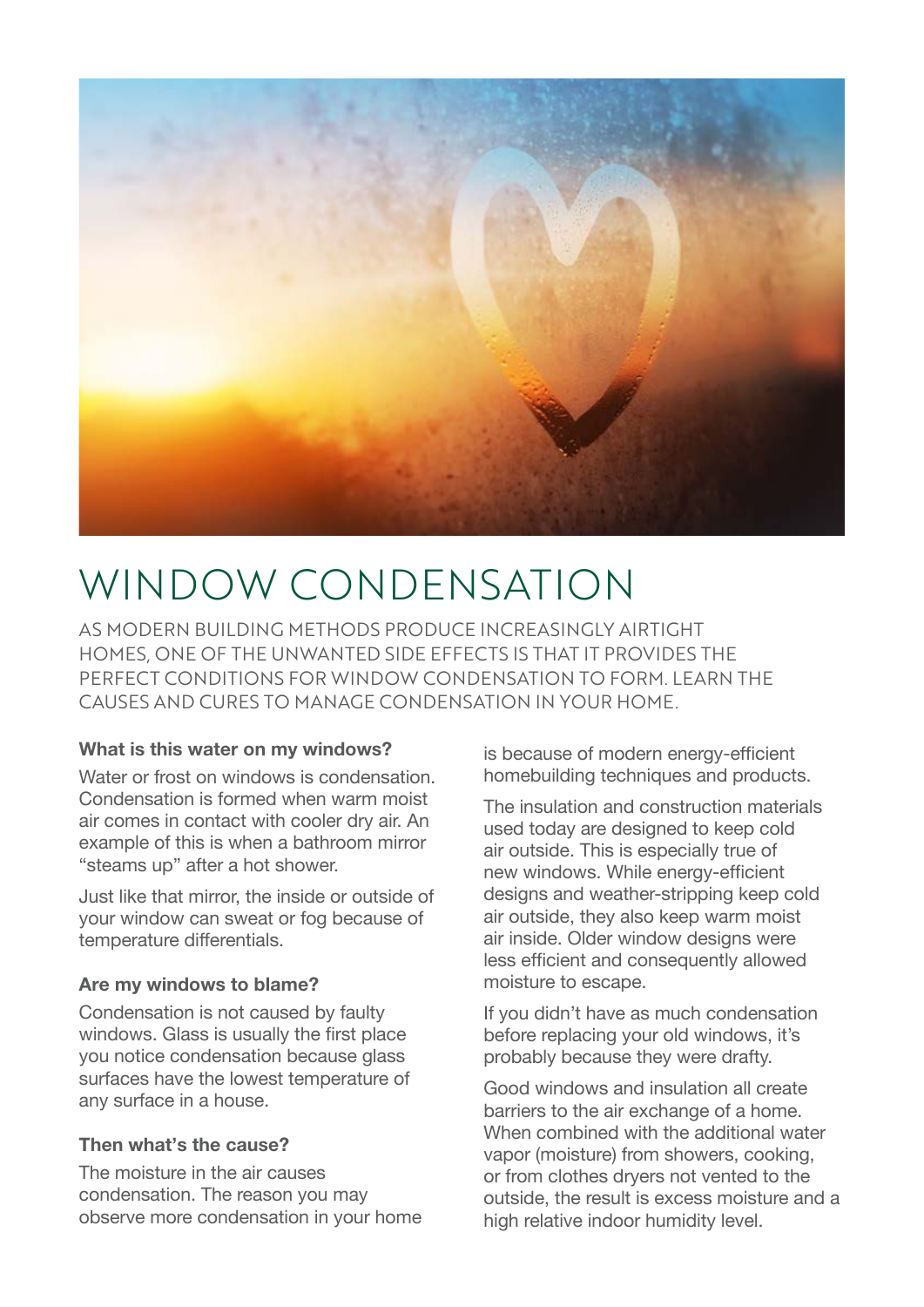## How can condensation be reduced?

The key lies in controlling the humidity inside your home. First, let's understand where the moisture comes from.

During the hot humid summer, your house absorbs moisture.

The same principle applies to a newly constructed or remodeled home, due to the abundance of moisture from the building materials used in construction.

During the beginning of the winter when you start to heat your home, condensation occurs. After a few weeks, your home will begin to dry out and you'll see less condensation.

Opening a window briefly is a quick temporary solution. The drier cold air will enter the room while the moist air is allowed to escape.

Other solutions that may reduce condensation include:

- Cracking open a window or door daily to air out your house.
- Opening a window or running exhaust fans longer in the kitchen, bathroom and laundry room.
- Opening drapes and blinds, allowing air to circulate against windows.
- **Turning off any humidifying devices in** your home.
- **Installing and using a dehumidifier.**

If you live in a northern climate, the above steps, as well as the following points, may be relevant:

- Adding storm windows or replacing existing single-pane windows with insulated windows.
- Keeping plants in a sunroom or in rooms that are infrequently used during extreme cold weather.
- Adding waterproofing protection to basement floors and walls.
- Removing radiator pans until sweating has been eliminated.

 Making sure that open-faced gas heaters are connected to a chimney and using them as little as possible.

# When should I be concerned?

Window condensation should only occur when there are extreme temperature differences between indoor and outdoor spaces. In addition, there should only be a fairly small amount of water on the glass.

Condensation will be seen on the inside of a window during winter months, and will present itself on the outside of a window during summer months.

If you find condensation between the two layers of glass in an insulated window, the airtight seal has probably been broken and the glass will need to be replaced.

If there is too much moisture inside the home, you will see evidence during both the cold and warm seasons.

Moisture spots on the ceiling or walls, peeling paint, rotting wood, delaminating plywood, moisture on exterior walls, and fungus, mould or mildew growth are signs of a more serious moisture problem.

Should you experience these symptoms, an expert heating and cooling contractor should be contacted in order to solve the problem.